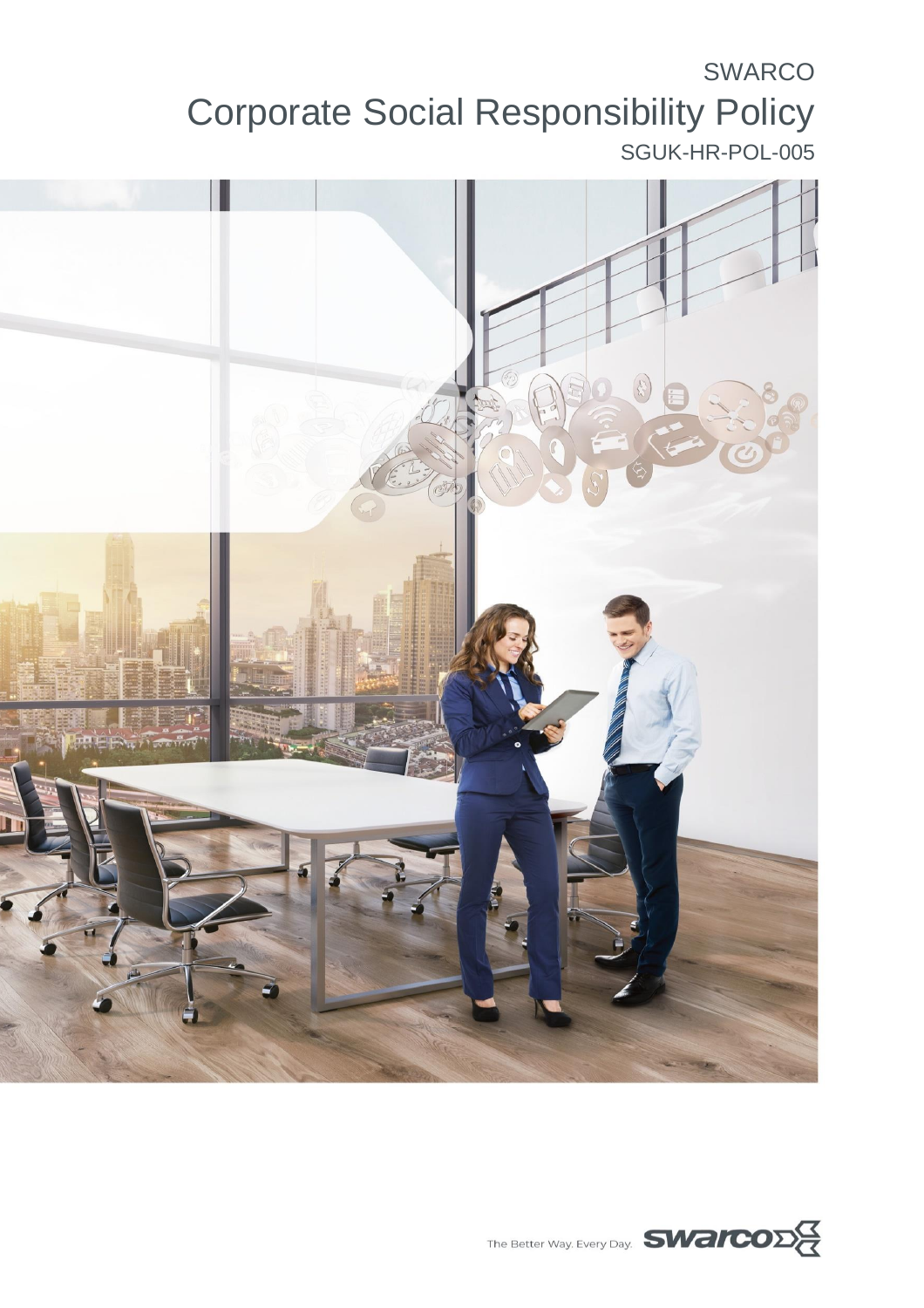

#### **Revision History**

| Rev            | <b>Revision detail</b>          | Date       |
|----------------|---------------------------------|------------|
| $\overline{1}$ | <b>New Document First Issue</b> | April 2019 |
|                |                                 |            |
|                |                                 |            |
|                |                                 |            |
|                |                                 |            |
|                |                                 |            |
|                |                                 |            |
|                |                                 |            |
|                |                                 |            |
|                |                                 |            |
|                |                                 |            |
|                |                                 |            |
|                |                                 |            |
|                |                                 |            |
|                |                                 |            |
|                |                                 |            |
|                |                                 |            |
|                |                                 |            |
|                |                                 |            |
|                |                                 |            |
|                |                                 |            |
|                |                                 |            |
|                |                                 |            |
|                |                                 |            |
|                |                                 |            |
|                |                                 |            |
|                |                                 |            |
|                |                                 |            |
|                |                                 |            |
|                |                                 |            |
|                |                                 |            |
|                |                                 |            |
|                |                                 |            |
|                |                                 |            |
|                |                                 |            |
|                |                                 |            |
|                |                                 |            |

|            | Rev:   |
|------------|--------|
| 01/04/2019 | 2 of 4 |
| Date:      | Page:  |

Document distribution is through use of electronic document management systems. Printed copies are uncontrolled documents and must be verified against the electronic version prior to use.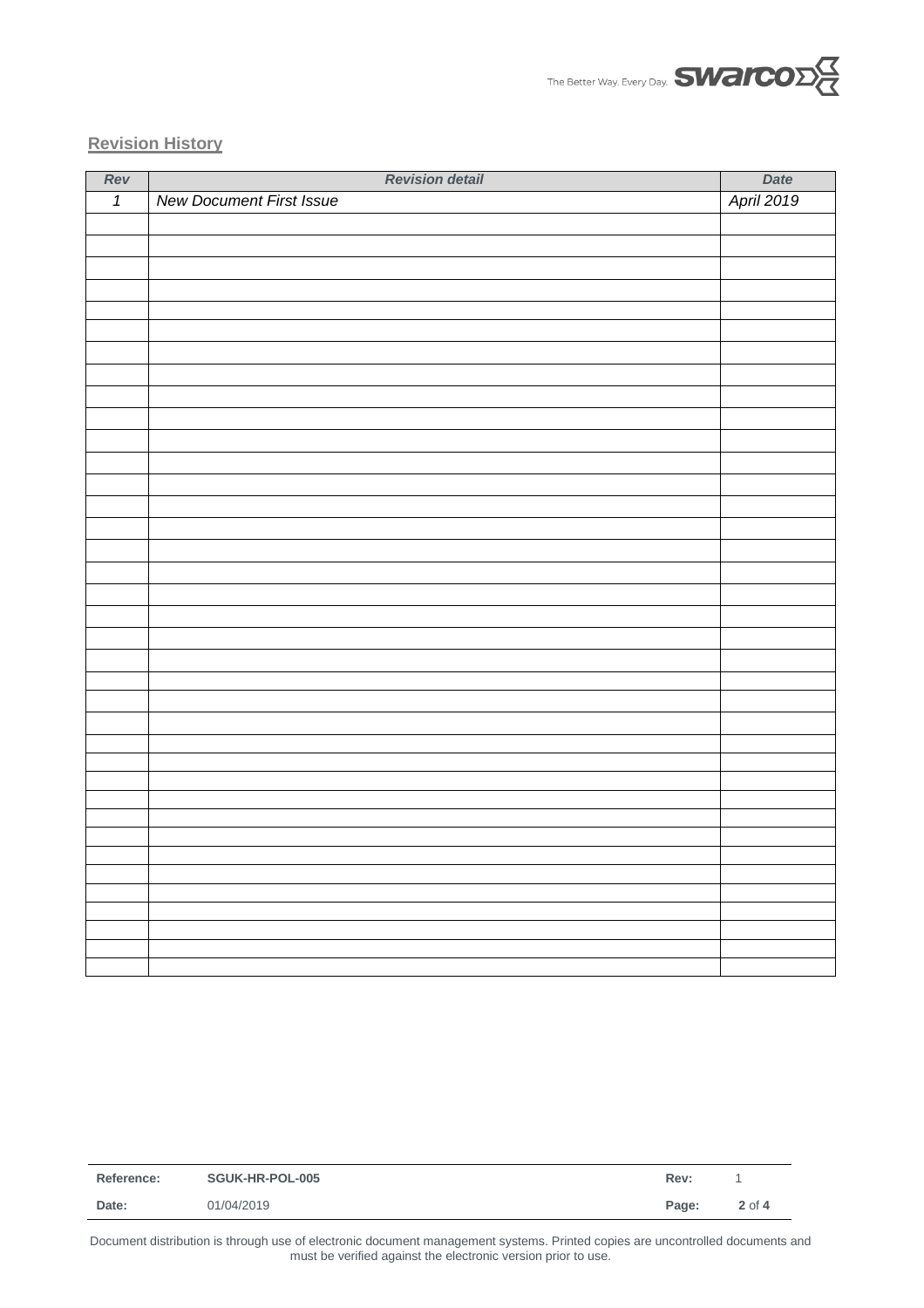

# **CORPORATE SOCIAL RESPONSIBILITY POLICY STATEMENT**

This policy applies to the SWARCO Group of companies based in the UK; SWARCO UK Ltd, SWARCO TRAFFIC Ltd, APT Skidata Ltd, SignPost Solutions Ltd, collectively referred to hereafter as "The Company".

The Company's corporate social responsibility commitments are built around four critical areas:

# **Employees & People**

We take our responsibilities seriously to protect, support, and prepare workers for successful careers, and to advocate on their behalf. Our efforts are focused on providing career opportunities and resources to the global workforce and leading by example in areas such as workplace safety, health and wellness, diversity and inclusion, and training and development. We believe in opportunity for all and are steadfast in our commitment to equal employment opportunity, the protection of human rights, and we are committed to ensuring that there is zero tolerance towards modern slavery & human trafficking in any part of our business. The Company seeks to comply with all employment legislation, including conducting appropriate right to work checks prior to employment, to ensure all employees are fully entitled to work in the UK.

### **Ethics**

We are committed to doing the right thing, conducting ourselves in a legal, ethical, and trustworthy manner, upholding our regulatory obligations, and complying with both the letter and spirit of our business policies.

#### **Engagement**

We understand that it takes all of us working together to truly have an impact. We seek to engage with workforce suppliers who operate using socially responsible business practices.

#### **Environment**

The Company recognises a shared responsibility to protect our planet. Although our facilities and operations have a small ecological footprint, we reduce the environmental impact of our business through preservation, conservation, and waste reduction practices.

**Underlying our Corporate Social Responsibility programme is a set of core policies that outline our approach and guide our activities.** 

#### **Code of Business Conduct & Ethics**

Our Code of Conduct provides mechanisms to prevent dishonest or unethical conduct, and fosters a culture of honesty and accountability. This policy outlines the responsibilities of our employees, including ensuring that our suppliers are aware of their obligation to conduct themselves in a legal and ethical way.

| <b>Reference:</b> | SGUK-HR-POL-005 | Rev:  |            |
|-------------------|-----------------|-------|------------|
| Date:             | 01/04/2019      | Page: | $3$ of $4$ |

Document distribution is through use of electronic document management systems. Printed copies are uncontrolled documents and must be verified against the electronic version prior to use.